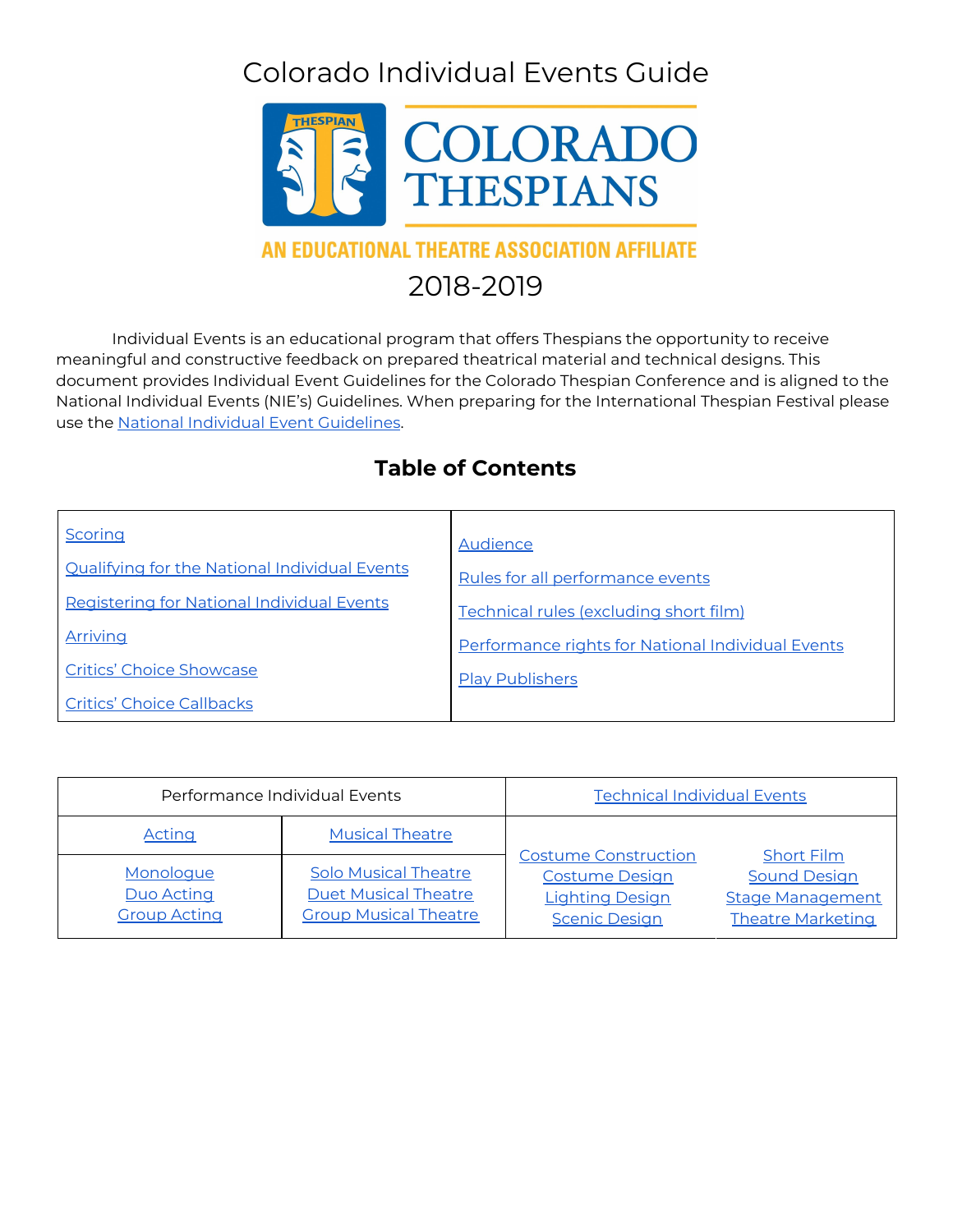#### **Scoring**

A performance-based assessment rubric is used for all Individual Events.

- The ratings are (4) Superior, (3) Excellent, (2) Good, and (1) Fair.
- The ratings tabulate to a numeric total ranging from 0 to 100, averaged across multiple performance criteria. The number of criteria within each event may range between 5 to 7 with some criteria weighted more heavily than others. Please familiarize yourself with the rubrics, scoring, and critique sheets, available through the troupe director's log-in at [cothespians.com.](http://cothespians.com/)
- To determine an entrant's rating:
	- scores in each performance criteria are added together to provide a score for each adjudicator.
	- each adjudicator's rating is averaged with the other adjudicators in the room to provide an overall rating.
	- average scores are rounded up to the nearest whole number.
- Student guidelines for each area are included in this document to help entrants understand adjudication.
- **•** Colorado Individual Event rubrics can be found at **[cothespians.com](http://cothespians.com/)** via the troupe director log-in.
- National Individual Event rubrics can be found at <https://www.schooltheatre.org/programs/nies>

#### **Qualifying for the National Individual Events**

*To qualify for* National Individual Events *at the International Thespian Festival (ITF), entrants must:*

- *1. receive an overall assessment rating of Superior at their chapter conference/festival or at a similar qualifying event for their chapter; and*
- *2. be an inducted Thespian at the time of ITF registration.*
	- a. After their chapter conference/festival, chapter directors are required to send EdTA the Individual Events Qualifier Form listing students who qualified to participate in National Individual Events. Students who register for National Individual Events at the ITF must appear on their chapter's Individual Events Qualifier Form and the student MUST be an inducted Thespian at the time of ITF registration in order to participate.
- 3. Students do not need to be inducted into a troupe to participate in Individual Events at the Colorado Thespian Conference, but if qualified for Nationals will need to be inducted before May 1st in order to register for National Individual Events.

#### **Registering for National Individual Events**

Students who received a Superior on their Individual Event and would like to attend ITF, please see submission guidelines on the Educational Theatre website with complete rules and the process for registering for your IE at nationals. NIE's [Guide](https://www.schooltheatre.org/communities/community-home/librarydocuments?LibraryKey=f10bd2b7-62e0-4fd5-af5c-3757751e3825)

#### **Arriving**

All Individual Event participants registered for the Colorado Thespian Conference must arrive and have their troupe director report to the registration room to receive all participant credentials prior to performing in any registered events.

#### **Critics' Choice Showcase**

The Critics' Choice Showcase presents outstanding Individual Event performances and technical work before the entire conference on Saturday afternoon at Closing Ceremonies. Those selected for the Critics' Choice Showcase, both performance and technical, must participate in a tech run through on Saturday morning beginning at 9:00 a.m. Not all categories may be represented. The short film Critics' Choice selection will be shown as part of Opening Ceremonies on Thursday evening.

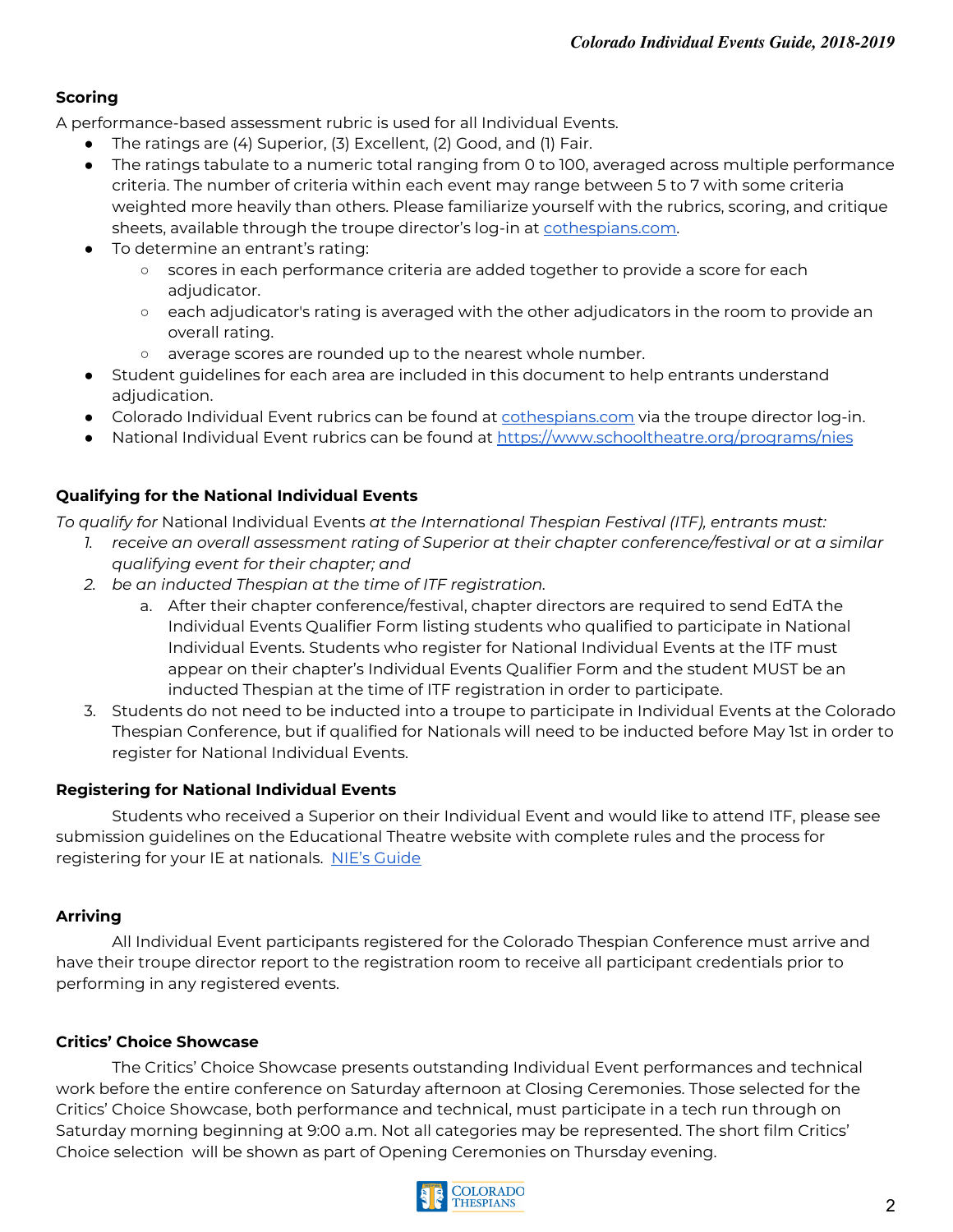#### <span id="page-2-0"></span>**Critics' Choice Callbacks**

To curate and screen the closing ceremonies critic's choice showcase, Colorado Thespians facilitates a callbacks process. Performances and presentations selected for callbacks by adjudicators in each Individual Event room will be posted in the Bellco Theater via information screens Friday night during the pre-show and intermission of the Mainstage presentation. If selected for callbacks, report outside the registration room 20 minutes after to the conclusion of the Friday night mainstage performance. Students must arrive in their performance/presentation attire along with any materials(audio, presentation…) that they used in their selected event.

#### <span id="page-2-1"></span>**Audience**

All Thespians may view any Colorado Thespian Conference Individual Events as space allows in each performance and tech room. Audience members will only be allowed to enter between performances and must remain quiet. Callbacks are not open to an audience.

#### <span id="page-2-2"></span>**Rules for all performance events**

1. Individual Events have strict time limits. After the introduction (slating), time begins with the first word, musical note, or acting action (if it proceeds the first word or note). If a student exceeds the time limit, the judge will notate the time on the form. If the student exceeds the time limit by 15 seconds, the time-keeper must stop the performance.

| Individual Events                    |           |                           |            |
|--------------------------------------|-----------|---------------------------|------------|
| Monologues                           | 3 minutes | One Act (Full Length)     | 70 Minutes |
| Duet and Group Acting                | 5 minutes | One Act (35 Minutes Slot) | 35 Minutes |
| Solo, Duet and Group Musical Theatre | 5 minutes | <b>Other Events</b>       |            |
| Short Film                           | 5 minutes | Improv Showdown           | 15 Minutes |
| <b>Technical Theatre Events</b>      | 7 Minutes | Scholarship Auditions     | 2 Minutes  |

● Time limits for performance events are as follows:

2. Each entrant is permitted to participate in a maximum of two events in different event categories.

3. Entrants who qualify for International Thespian Festival through participation in the Colorado Individual Events in performance categories must present exactly the same work at both the chapter and national levels. Please check National Individual Event Guidelines for Technical Individual Event and One Act rules.

4. Substitutions are not allowed. Entrants who qualified at the chapter event and who are listed on the chapter qualifier form are the only ones qualified to perform at International Thespian Festival.

<span id="page-2-3"></span>5. Acceptable material:

● Non-musical Individual Event performances:

Selections from full-length or one-act plays and musicals, and published by:

| . Broadway Play Publishing Inc      | · Smith and Kraus                              |
|-------------------------------------|------------------------------------------------|
| • Dramatic Publishing               | · Tams-Witmark                                 |
| · Dramatists Play Service           | . The Musical Company                          |
| · Music Theatre International       | · Theatrefolk                                  |
| · Playscripts, Inc.                 | . Theatrical Rights Worldwide                  |
| · Rodgers & Hammerstein Theatricals | · YouthPLAYS                                   |
| · Samuel French, Inc.               | · Any public domain play written prior to 1923 |
|                                     |                                                |

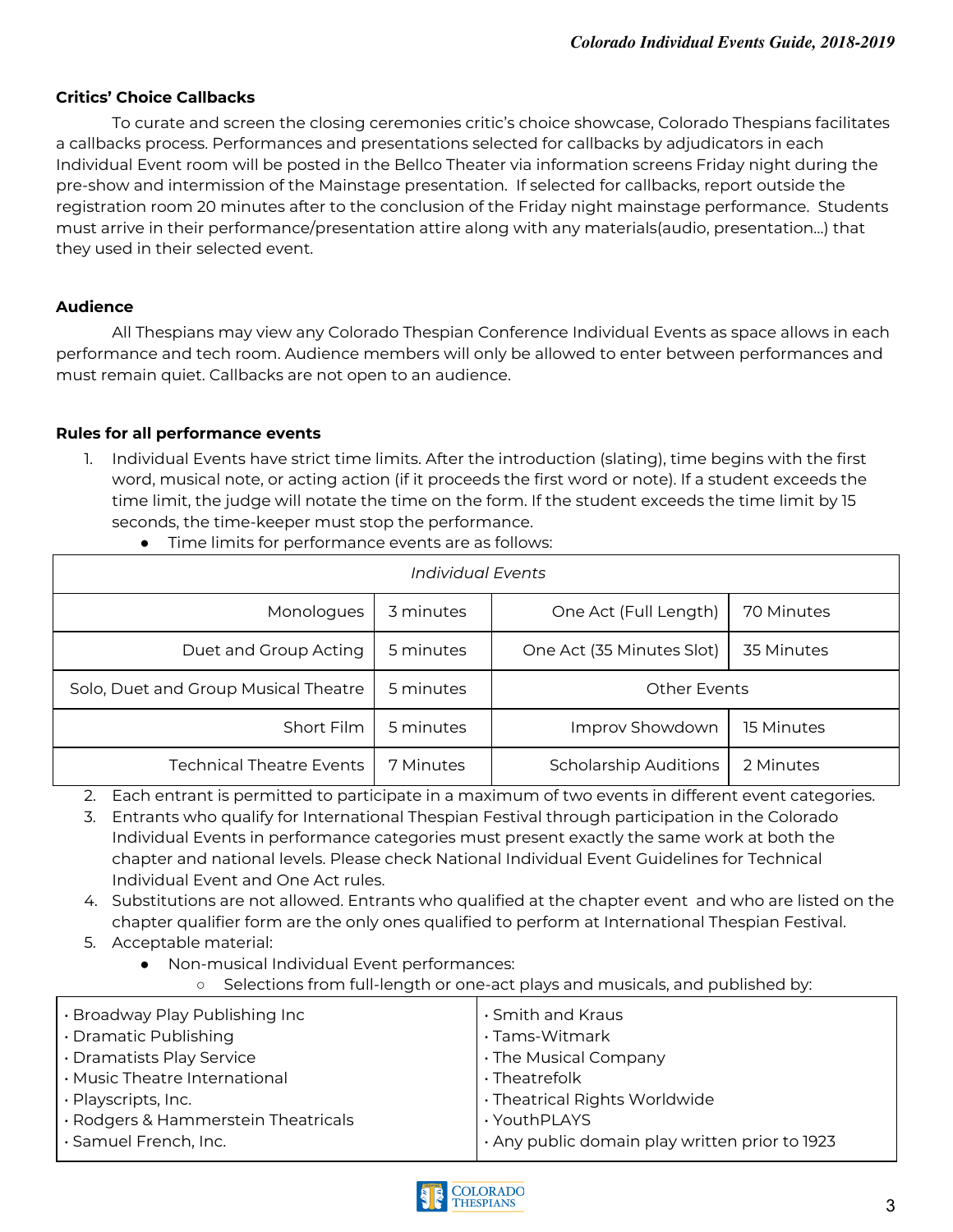○ The only D.M. Larson selection available for use in Individual Events are from the plays listed below. All other D.M. Larson monologues will result in a disqualification.

| · Beauty IS a Beast - ISBN-13: 978-1511495967     | · Holka Polka! - ISBN-13: 978-1502445490      |
|---------------------------------------------------|-----------------------------------------------|
| · Big Nose - ISBN-13: 978-1542471077              | · Operation Redneck - ISBN-13: 978-1540824349 |
| · Death of an Insurance Salesman - ISBN-13:       | · Somebody Famous - ISBN-13: 978-1539753483   |
| 978-1518665547                                    | · Superhero Support Group - ISBN-13:          |
| · Ebony Scrooge - ISBN-13: 978-1537655239         | 978-1540471772                                |
| · Flowers in the Desert - ISBN-13: 978-1530169085 | · My William Shatner Man Crush - ISBN-13:     |
|                                                   | 978-1505910155                                |
|                                                   |                                               |

- Exceptions can be made for publishing companies not listed above (e.g., foreign publishing houses). Exceptions will need to be submitted for the International Thespian Festival by April 1, 2019 to Deputy Executive Director, Doug Berlon.
- The following are unacceptable material sources for non-musical Individual Event performances:
	- Author-only permission.
	- Any play (or monologue from a musical) not published by one of the publishers listed above or by a pre-approved publishing company.
- The following are unacceptable resources for non-musical individual event performances:
	- Use of set pieces, props, or costumes, including the use of hair, non-prescription glasses, earrings, or other personal items.
- 6. Students may play a role of any gender regardless of the gender with which they identify. It is important to note that all copyright rules are to be enforced; for example, the student cannot change pronouns without the express, written consent from the publisher.
- 7. Individual Events are meant to challenge, inspire, and educate students. As you'll note throughout this document, there are very clear rules to ensure equity among all participants. Violations of these rules can lead to disqualification.
	- a. Disqualification reasons can be noted by individual adjudicators.
	- b. Regardless of individual disqualification reason(s), it is the responsibility of the Individual Events Coordinator to rule on any disqualifications.
	- c. Disqualifications at the International Thespian Festival will be ruled by Deputy Executive Director Doug Berlon.
- 8. Individual Events may not be filmed for rebroadcast or other use without prior written approval of Deputy Executive Director, Doug Berlon

| Acting                                                                                                                                                                                                                                                                                                                                                                                                                                                                                                                                                                                                      |
|-------------------------------------------------------------------------------------------------------------------------------------------------------------------------------------------------------------------------------------------------------------------------------------------------------------------------------------------------------------------------------------------------------------------------------------------------------------------------------------------------------------------------------------------------------------------------------------------------------------|
| In Acting Events, the skills measured are:<br>Use of transitions into and out of character<br>Ability to create a believable character<br>Communication of objective, tactics, and relationships<br>Use of focus and concentration<br>Integration of voice, body, movement, and staging<br>In a performance individual event, the entrant must follow these guidelines;<br>Begin with an introduction (slating). The introduction must include only:<br>The entrant's name(s)<br>$\circ$<br>Title of selection(s)<br>$\circ$<br>Name of the playwright(s)<br>$\circ$<br>Troupe number (optional)<br>$\circ$ |

<span id="page-3-0"></span>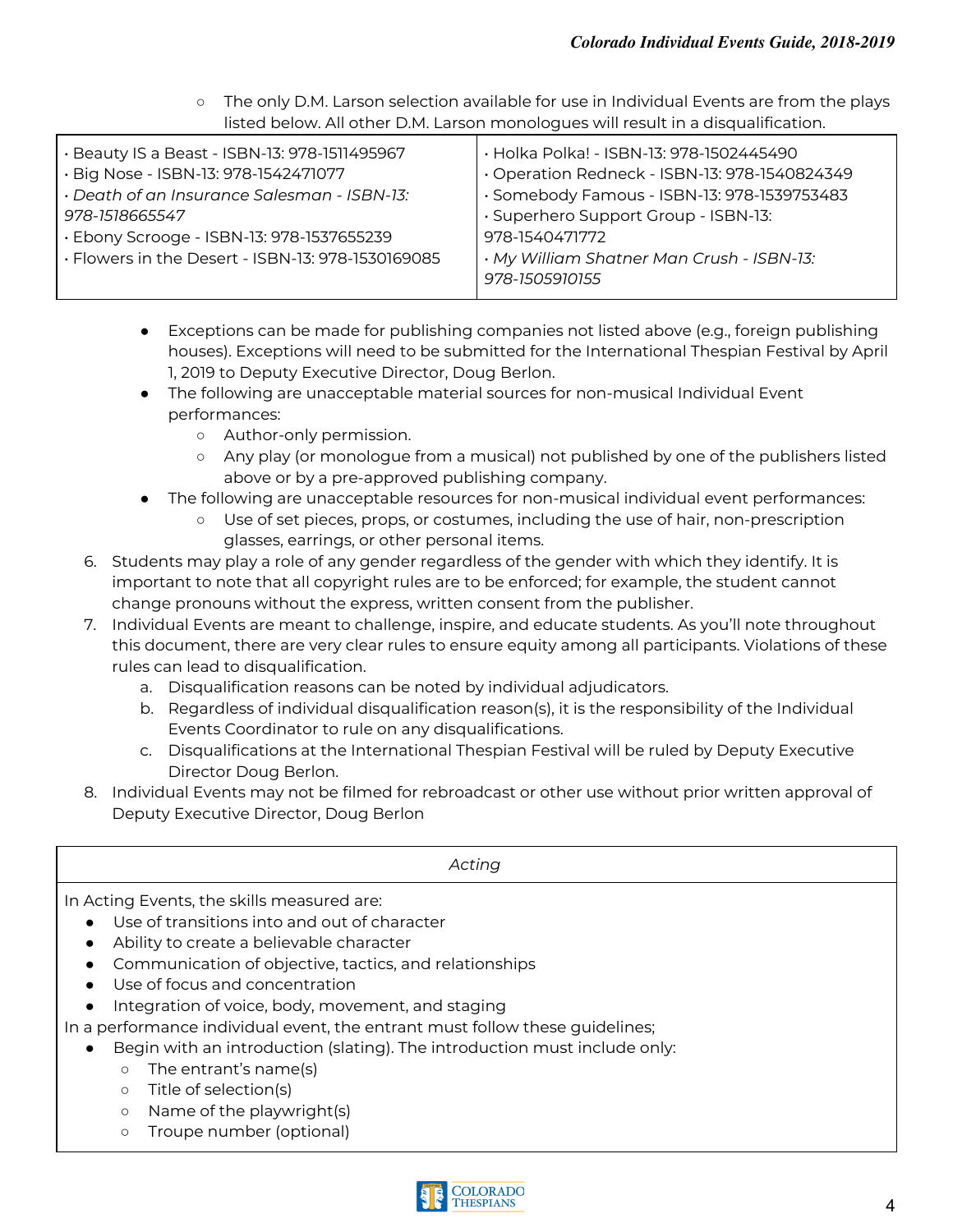| Appropriate material:<br>$\circ$<br>material<br>Entrants will present themselves as a blank slate, refraining from clothing or accessories that<br>distract from the character. Follow strict limits on clothing and props:<br>Props (including hand-held props), costumes, or theatrical makeup are not allowed<br>$\circ$<br>For duo acting, two chairs may be safely used<br>$\circ$<br>For group acting, one table and up to six chairs may be safely used<br>$\circ$<br>Clothing should be appropriate to the situation and allow easy movement<br>$\circ$<br>Entrants should refrain from wearing anything that might distract the adjudicators<br>$\circ$                                                                    | Prior to the event, validate the material using the guidelines for acceptable and unacceptable                                                                                                                                                                                                                                                                                                                                                                                                                                                                                                                                                                                                                                                                                                   |
|-------------------------------------------------------------------------------------------------------------------------------------------------------------------------------------------------------------------------------------------------------------------------------------------------------------------------------------------------------------------------------------------------------------------------------------------------------------------------------------------------------------------------------------------------------------------------------------------------------------------------------------------------------------------------------------------------------------------------------------|--------------------------------------------------------------------------------------------------------------------------------------------------------------------------------------------------------------------------------------------------------------------------------------------------------------------------------------------------------------------------------------------------------------------------------------------------------------------------------------------------------------------------------------------------------------------------------------------------------------------------------------------------------------------------------------------------------------------------------------------------------------------------------------------------|
| Acting - Monologues                                                                                                                                                                                                                                                                                                                                                                                                                                                                                                                                                                                                                                                                                                                 | Acting - Duo/Group Scene                                                                                                                                                                                                                                                                                                                                                                                                                                                                                                                                                                                                                                                                                                                                                                         |
| Remain within strict time limits:<br>After the introduction (slating), time<br>$\circ$<br>begins with the first word or acting action<br>(if it precedes the first word)<br>Monologues are not to exceed three<br>$\circ$<br>minutes<br>Appropriate material:<br>Prepare one or two selections<br>$\circ$<br>If two monologues;<br>$\circ$<br>monologues should represent<br>$\blacksquare$<br>contrasting pieces (may be different in<br>period, style, or mood)<br>Each selection should be<br>$\blacksquare$<br>approximately 60 to 90 seconds<br>Each selection should reflect an important<br>$\circ$<br>moment in the play<br>Acting - Monologue, limits on clothing and<br>props:<br>One chair may be safely used<br>$\circ$ | Remain within strict time limits:<br>$\bullet$<br>After the introduction (slating), time<br>$\circ$<br>begins with the first word or acting<br>action (if it precedes the first word)<br>Duo/group scenes are not to exceed five<br>$\circ$<br>minutes<br>Appropriate material:<br>Each participant must be actively<br>$\circ$<br>involved in the scene<br>Acting - Duo/Group Scene, limits on clothing<br>and props:<br>For duo acting, two chairs may be safely<br>$\circ$<br>used<br>For group acting, up to six chairs may<br>$\circ$<br>be safely used<br>A duo is defined as a performance for two players.<br>A group scene is defined as a performance for<br>three to 16 players. In each case, every participant<br>must be actively involved in the scene chosen for<br>performance. |

#### <span id="page-4-0"></span>*Musical Theatre*

In a musical theatre performances, the entrants must present a musical selection from a published script written for musical theatre. The adjudicators will consider how well the piece is acted, not only how well it is sung. The selection may contain dialogue; however, this is primarily a "sung and not spoken" selection.

In Musical Theatre Events, the skills measured are:

- Use of transitions into and out of character
- Ability to create a believable character
- Communication of objective, tactics, and relationships through dialogue and music
- Use of focus and concentration
- Vocal skill and technique
- Use of dance and/or movement
- Integration of voice, body, movement, and staging

In a Musical Theatre Performance the entrant must follow these guidelines;

● Begin with an introduction (slating). The introduction (slating) must include only:

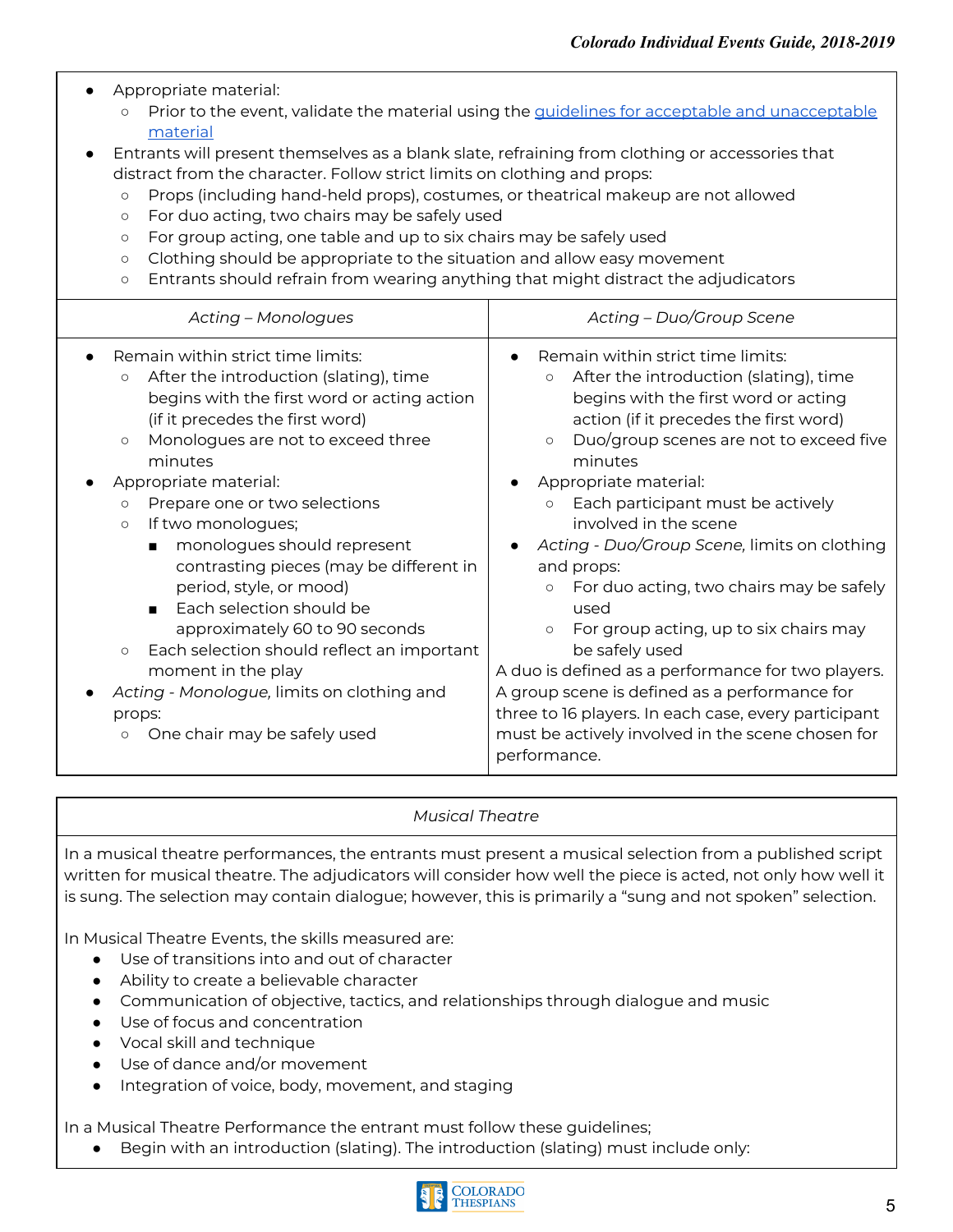- The entrant's name(s)
- Title of selection
- Name of the composer and lyricist
- Troupe number (optional)
- Remain within strict time limits:
	- After the introduction (slating), time begins with the first word or acting action (if it precedes the first word)
	- Musical theatre performances are not to exceed five minutes
- Appropriate material:
	- Prior to the event, validate the material using the guidelines for [acceptable](#page-2-3) and [unacceptable](#page-2-3) material
	- Songs from a musical that have been used in a musical (regardless of its previous publication as a classical or popular song – e.g., Forever Plaid, Mamma Mia, etc.).
	- It must be publically available for sale in a vocal selection or musical score.
	- The following are unacceptable material sources for musical Individual Event performances:
		- A cappella songs, unless originally written to be performed a cappella in the script.
		- Songs from films.
		- Songs from television.
		- Popular songs not used in a published work for the theatre.
		- Classical songs not used in a published work for the theatre.
			- Tracks with any background vocals.
- The following are unacceptable resources for musical Individual event performances:
	- Use of set pieces, props, or costumes, including the use of hair, non-prescription glasses, earrings, or other personal items.
	- Songs from a musical that have been written for the theatre (regardless of its previous publication as a classical or popular song – e.g., Forever Plaid, Mamma Mia, etc.).
- Follow strict limits on musical accompaniment:
	- Performers MUST use pre-recorded, non-vocal musical accompaniment; no live music is permitted.
	- Accompanists are not permitted
	- A cappella performances are not permitted (unless it was written that way in the original production)
	- Amplification will be provided to allow participants to play music via 1/8-inch (aux) audio connection cable.
	- Accompaniment must be downloaded directly to a device, and may not rely on streaming or internet connectivity.
	- CD players will no longer be provided; however, participants may bring their own CD player, speaker, or other amplification device.
- Entrants will present themselves as a blank slate, refraining from clothing or accessories that distract from the character. Follow strict limits on clothing and props:
	- Props (including hand-held props), costumes, or theatrical makeup are not allowed
	- Clothing should be professional yet allow easy movement for the actors to accommodate the action of the performance
	- Entrants should refrain from wearing anything that might distract the adjudicators

| Musical Theatre – Solo       | <b>Musical Theatre - Duet/Group</b>                        |
|------------------------------|------------------------------------------------------------|
| Solo Performance limits on   | Duet/Group Performance limits on clothing and props:       |
| clothing and props:          | o Duet musical theatre, 2 chairs may be safely used        |
| o 1 chair may be safely used | o Group musical theatre, up to 6 chairs may be safely used |

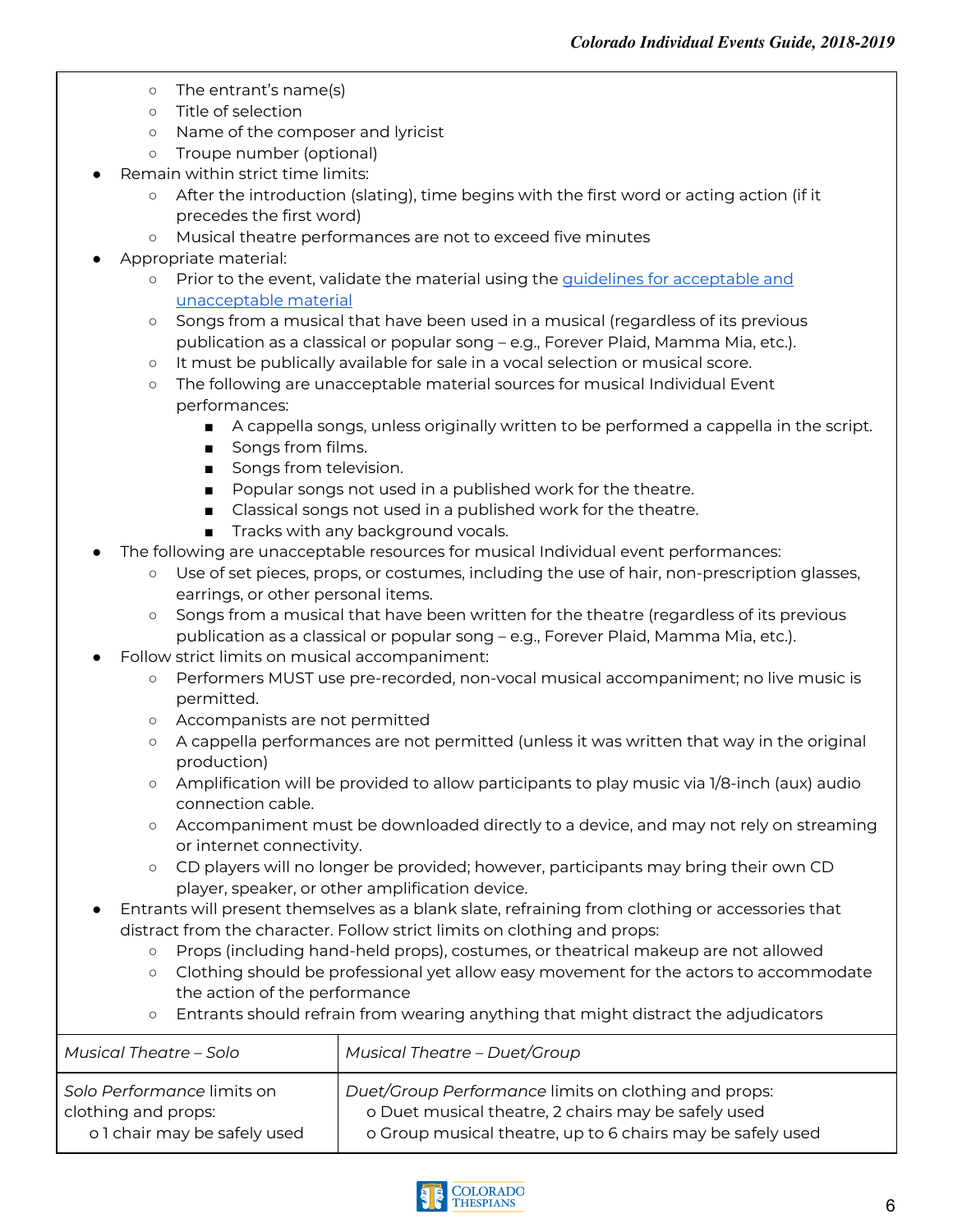| A musical theatre duet is defined as a musical performance for two<br>players.<br>A musical theatre group scene is defined as a musical performance<br>for 3 to 16 players. In each case, every participant must be actively<br>involved in the scene chosen for performance. |
|-------------------------------------------------------------------------------------------------------------------------------------------------------------------------------------------------------------------------------------------------------------------------------|
|                                                                                                                                                                                                                                                                               |

#### <span id="page-6-0"></span>**Technical rules (excluding short film)**

- The entrant must prepare a presentation and design for one published work written for the theatre (play or musical).
- Designs for performances of original work, poetry, fiction, screenplays, television, or any other medium are not permitted.
- Originality of ideas/designs are paramount to the educational value of the Individual Events program. All designs, logos, etc. should be original material. If non-original material is used, sources must be cited, and receipt of purchased material (when applicable) must be included in the presentation, or the Individual Event will be disqualified.
- 1. The entrant must give an oral presentation up to four minutes justifying the design and guiding the adjudicator through the entrant's creative process. Notecards are permitted. The introduction to the presentation must include only the entrant's name, troupe number (optional), title of show, and playwright(s). A brief oral synopsis is recommended as part of the presentation. After the presentation, adjudicators will have up to four minutes to ask questions. The overall session, including the introduction and follow-up questions, cannot exceed 7 minutes.
- 2. Students must use electronic sources (video, PowerPoint, Slides, etc.) in their technical individual event presentation. Colorado Thespians will provide a projector, but students are responsible for the functionality of any adapters and source device (Laptop,Tablet...). It is recommended to have the presentation downloaded directly to the device and not rely on streaming or internet connectivity.
- 3. Colorado Thespians requires each participant to upload a link via [cothespians.com/conferences/thescon/ie-submissions/](https://cothespians.com/conferences/thescon/ie-submissions/) of the digital presentation by November 10th for review prior to the conference.
- 4. Additional presentation resources are allowed but not required (models, pattern swatches…).
- 5. Only one entrant may be involved in the presentation. No collaborations are permitted. The entrant's presentation must be from a realized production.

#### <span id="page-6-1"></span>Colorado Technical Events

The entrant must prepare and present:

Up to a four-minute presentation summarizing the work with connections to concept, collaboration, and design decision-making followed by up to three minutes of Q&A from the adjudicators. The overall session, including the Q&A, may not exceed seven minutes.

#### <span id="page-6-2"></span>*Costume Construction*

In Costume Construction, the skills measured are:

- An understanding of the role of costume construction
- Sewing and construction skills
- The ability to present and clearly explain the process of constructing the costume
- Attention to detail

The entrant must prepare and present a digital presentation of:

• A fully constructed costume that reflects the entrant's capabilities and strengths, constructed entirely by the entrant.

• A costume production collage that focuses on the process of building the costume item (laying out the pattern, cutting the fabric, draping the fabric, etc.).

• Process photos must depict the garment at various stages of construction - not the participant at

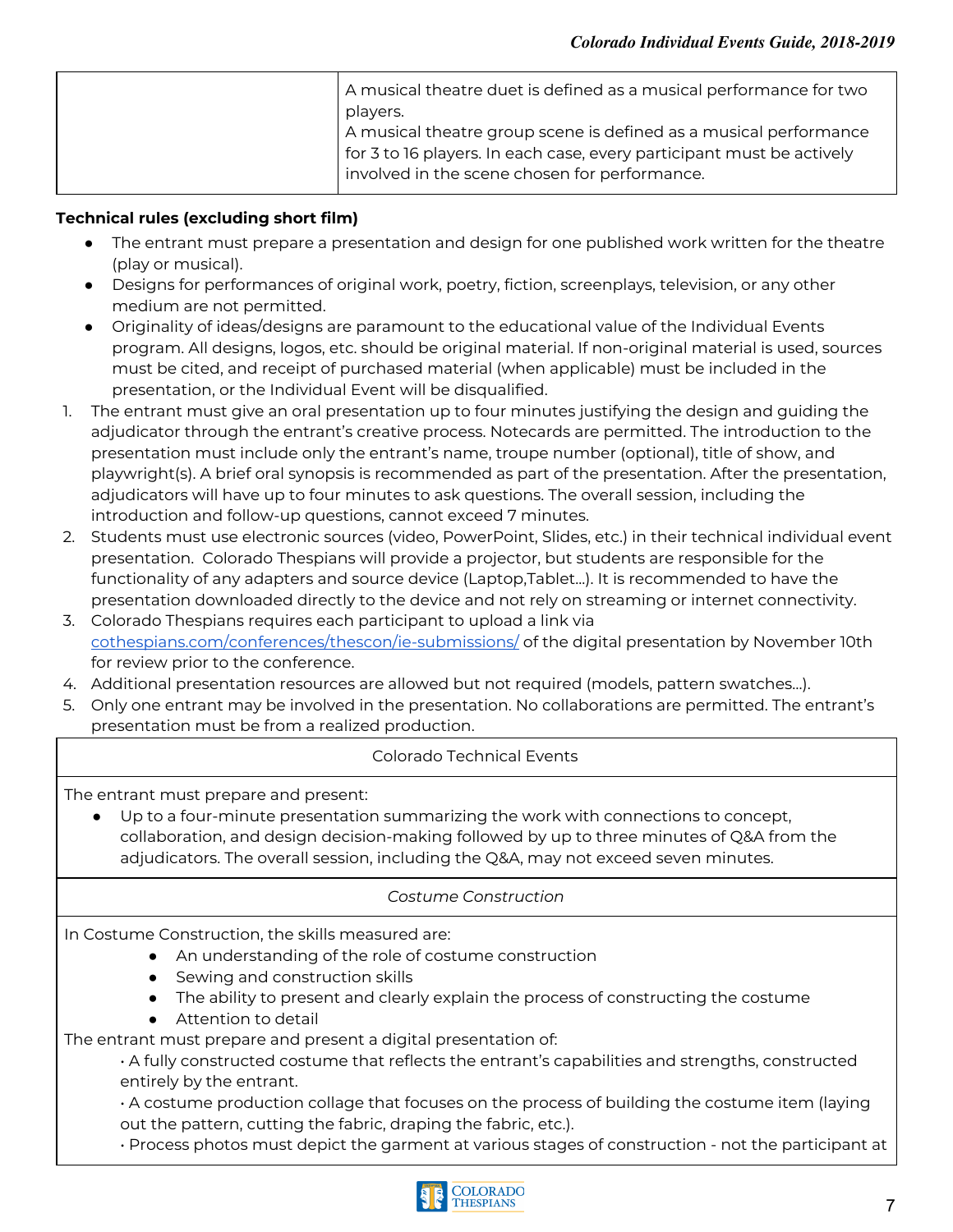<span id="page-7-0"></span>a sewing machine. • If the garment is physically presented on a hanger, mannequin form or, if an accessory, in a box. The entrant should NOT wear the costume to the individual event session. *Costume Design* In Costume Design, the skills measured are: • An understanding of costume design • An understanding of the artistic and practical constraints that impact design • An understanding of the relationship of costume design to a unifying concept • The ability to carry out research into style, period, locale, and genre of the show • The ability to present and clearly explain design choices • Attention to detail The entrant must prepare and present a digital presentation of: • Five character renderings, either five different characters or a single character through five changes. o More than five character renderings will not be accepted o No finished costumes are permitted o Renderings should be large enough for all the judges to see at one time. • Template or trace characters are permitted. • Swatches should be included in your digital presentation. • Digital artifacts should include a complete set of the following materials: o A design statement o Complete research o Theme of the show o Design unifying concept o Script requirements o Budgetary requirements or other constraints or considerations o Sources of inspiration for design and color palette (if used) o Preliminary sketches o Costume plot (showing who wears what when) *Lighting Design* In Lighting Design, the skills measured are: • An understanding of the roles and responsibilities of a lighting designer and the technology/equipment to implement and support the design • The ability to present and clearly explain design choices • An understanding of the artistic and practical constraints that impact lighting design • An understanding of the relationship of lighting design to a unifying concept • The ability to carry out research into style, period, locale, and genre of the show The presentation should include a digital presentation of: • The presentation should include: o Light plot digitally displayed in your presentation. The location and identification data of every luminaire, accessory, and specialty unit should be represented on the light plot, along with the following information as appropriate: ▪ Color medium ▪ Set and masking ▪ Areas • Lighting positions with labels ▪ Channels ▪ Focus/purpose ▪ Gobos/patterns/templates ▪ Practicals ▪ Special instruments (LED, moving

<span id="page-7-1"></span>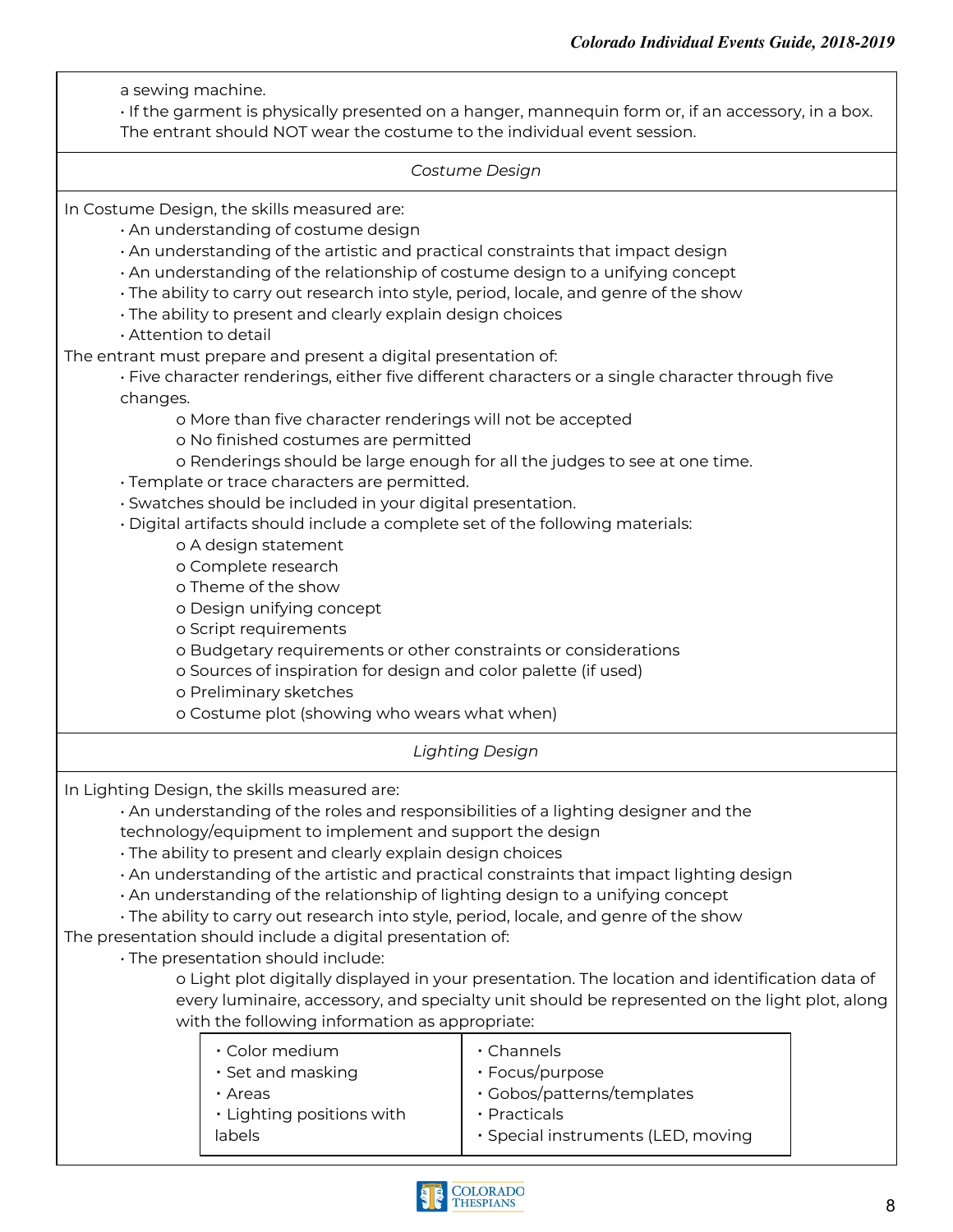|                                                                                       | · Type of instrument<br>· Unit numbers<br>· Circuits                               | lights, foggers, hazers, fans, relays, etc.)<br>· Instrument key                           |  |
|---------------------------------------------------------------------------------------|------------------------------------------------------------------------------------|--------------------------------------------------------------------------------------------|--|
|                                                                                       | · Digital artifacts should include a complete set of the following materials:      |                                                                                            |  |
|                                                                                       | o A design statement summarizing:                                                  |                                                                                            |  |
|                                                                                       |                                                                                    | · Research done on recurring themes/motifs, given circumstances of the show,               |  |
|                                                                                       |                                                                                    | writer(s), and previous productions (These could include notes, articles, sketches,        |  |
|                                                                                       | photographs, colors, etc.)                                                         |                                                                                            |  |
|                                                                                       | · Theme of the show                                                                |                                                                                            |  |
|                                                                                       | · Unifying design concept                                                          |                                                                                            |  |
|                                                                                       | · Script requirements                                                              |                                                                                            |  |
|                                                                                       | · Sources of inspiration                                                           |                                                                                            |  |
|                                                                                       | · Uses of color                                                                    |                                                                                            |  |
|                                                                                       | · Techniques used within the design                                                |                                                                                            |  |
|                                                                                       | · Reflections on the process                                                       |                                                                                            |  |
|                                                                                       | · Instrument schedule                                                              |                                                                                            |  |
|                                                                                       | · Magic sheet/cheat sheet                                                          |                                                                                            |  |
|                                                                                       | · Sample color media used with explanations of choices                             |                                                                                            |  |
|                                                                                       | · Description of three light cues organized by act and scene with a stated purpose |                                                                                            |  |
| for the cue and planned timing of the cue. Include a description of the use of        |                                                                                    |                                                                                            |  |
| intensity, color, movement, directionality, and/or quality of light to communicate to |                                                                                    |                                                                                            |  |
|                                                                                       |                                                                                    | an audience both meaning and emotions during the scene OR three light                      |  |
|                                                                                       |                                                                                    | renderings that include a description of the use of intensity, color, movement,            |  |
|                                                                                       |                                                                                    | directionality, and/or quality of light to communicate to an audience both meaning         |  |
|                                                                                       | and emotions during the scene.                                                     |                                                                                            |  |
|                                                                                       |                                                                                    | . If the production was realized, photos should be included.                               |  |
|                                                                                       |                                                                                    | Scenic Design                                                                              |  |
|                                                                                       | In Scenic Design, the skills measured are:                                         |                                                                                            |  |
|                                                                                       | . An understanding of the scenic designer's role and responsibilities              |                                                                                            |  |
|                                                                                       |                                                                                    | . An understanding of the artistic and practical constraints that impact the scenic design |  |
|                                                                                       | . An understanding of the relationship of scenic design to a unifying concept      |                                                                                            |  |
|                                                                                       |                                                                                    | · The ability to carry out research into style, period, locale, and genre of the show      |  |
|                                                                                       | · The ability to present and clearly explain design choices                        |                                                                                            |  |
|                                                                                       | The entrant must prepare and present a digital presentation of:                    |                                                                                            |  |

• The presentation should include:

<span id="page-8-0"></span>o A digital scale model showing the design of an entire show (not just a scene) and its relationship to the theatrical space. At least one figure must be included in the rendering or model to show proportion and scale. Model or rendering can be generated through multiple media, such as SketchUp, or Vectorworks.

o Floor plan (physical or digital, drawn to the same scale) for the production that clearly indicates:

- Performance space
- Backstage space
- Audience areas
- Sightlines

• Digital artifacts should include a complete set of the following materials:

o A design statement summarizing:

▪ Theme of the show

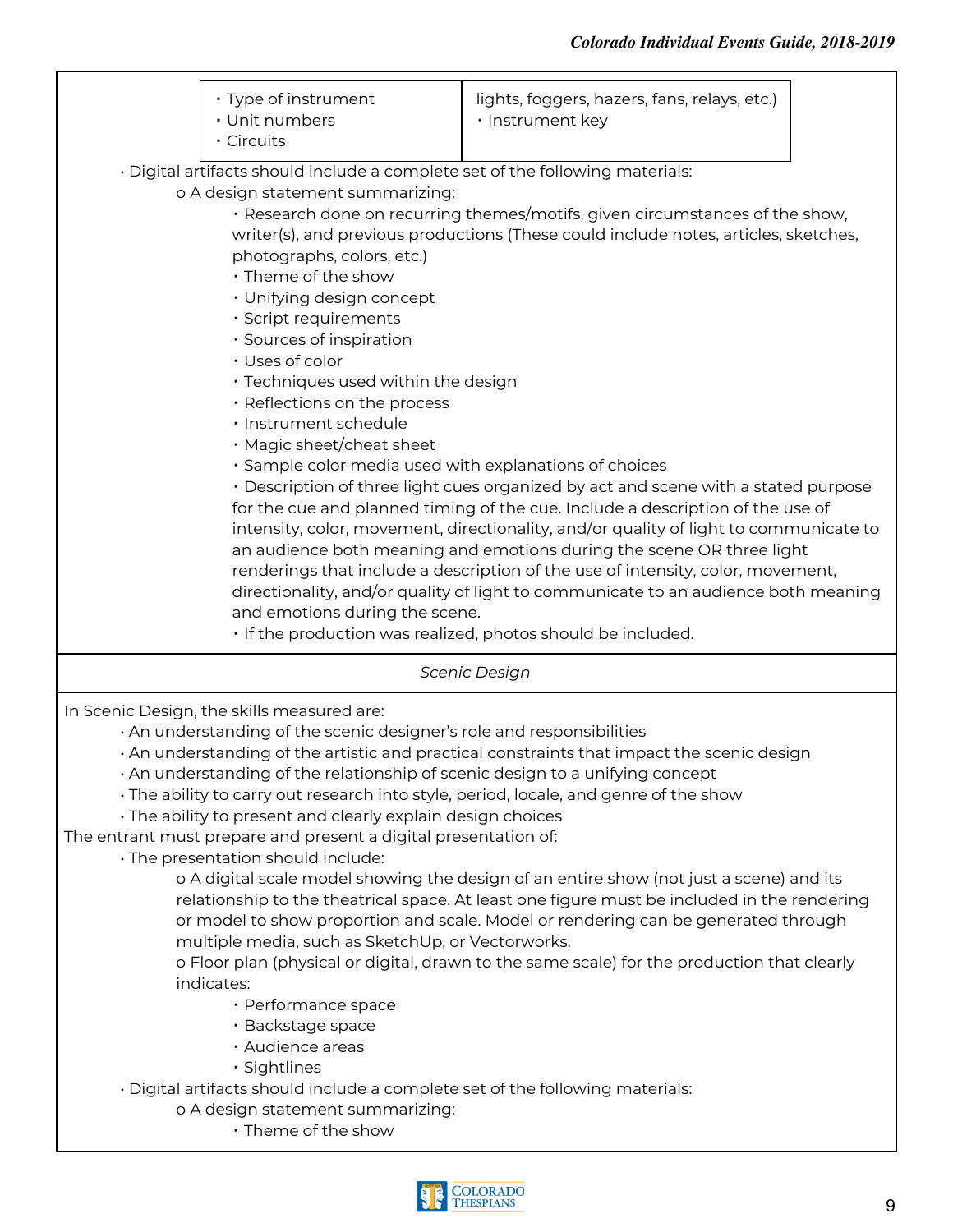<span id="page-9-0"></span>

| • Unified design concept<br>· Script requirements<br>· The following may or may not be included in digital artifacts but should be presented:<br>o Complete research<br>o Sources of inspiration                                                                                                                                                                                         |
|------------------------------------------------------------------------------------------------------------------------------------------------------------------------------------------------------------------------------------------------------------------------------------------------------------------------------------------------------------------------------------------|
| o Floor plan<br>o Models or renderings - optional for Colorado Individual Events, required or National<br><b>Individual Events</b><br>o Techniques within the design                                                                                                                                                                                                                     |
| Sound Design                                                                                                                                                                                                                                                                                                                                                                             |
| In Sound Design, the skills measured are:<br>. An understanding of the roles and responsibilities of a sound designer and the<br>technology/equipment to implement and support the design<br>. An understanding of the artistic and practical constraints that impact the sound design<br>. An understanding of the relationship of sound design to a unifying concept                   |
| · The ability to carry out research into style, period, locale, and genre of the show<br>· The ability to present and clearly explain design choices<br>The entrant must prepare and present a digital presentation of:<br>· The presentation should include:                                                                                                                            |
| o Sound system plot indicating:<br>· Speaker plot showing where on the set and in the performance space<br>loudspeakers are placed<br>· The clear relationship of speakers on the plot to speakers on the block diagram<br>· Block diagram showing signal flow through the sound system, following the USITT<br>Sound Graphics Standards (available at www.usitt.org)<br>· Rack diagrams |
| · Microphone schedules<br>· Pit diagrams<br>· Patch assignments<br>· Sound effects, both digital and Foley<br>• Programming of the playback device<br>• Engineering the show in a live microphone setting<br>. Training the actors in the use of microphones<br>· Setting preliminary sound levels and making adjustments during technical                                               |
| rehearsals<br>o Title block including:<br>· Show title<br>· Facility<br>· Source for drawing<br>· Scale<br>• Entrant name<br>$\cdot$ Date                                                                                                                                                                                                                                                |
| · An artifact binder (physical or digital) – should include a complete set of the following materials:<br>· A design statement summarizing:<br>· Theme of the show<br>· Unified design concept<br>· Script requirements<br>o The following may or may not be included in the artifact binder but must be presented:<br>· Sources of inspiration                                          |

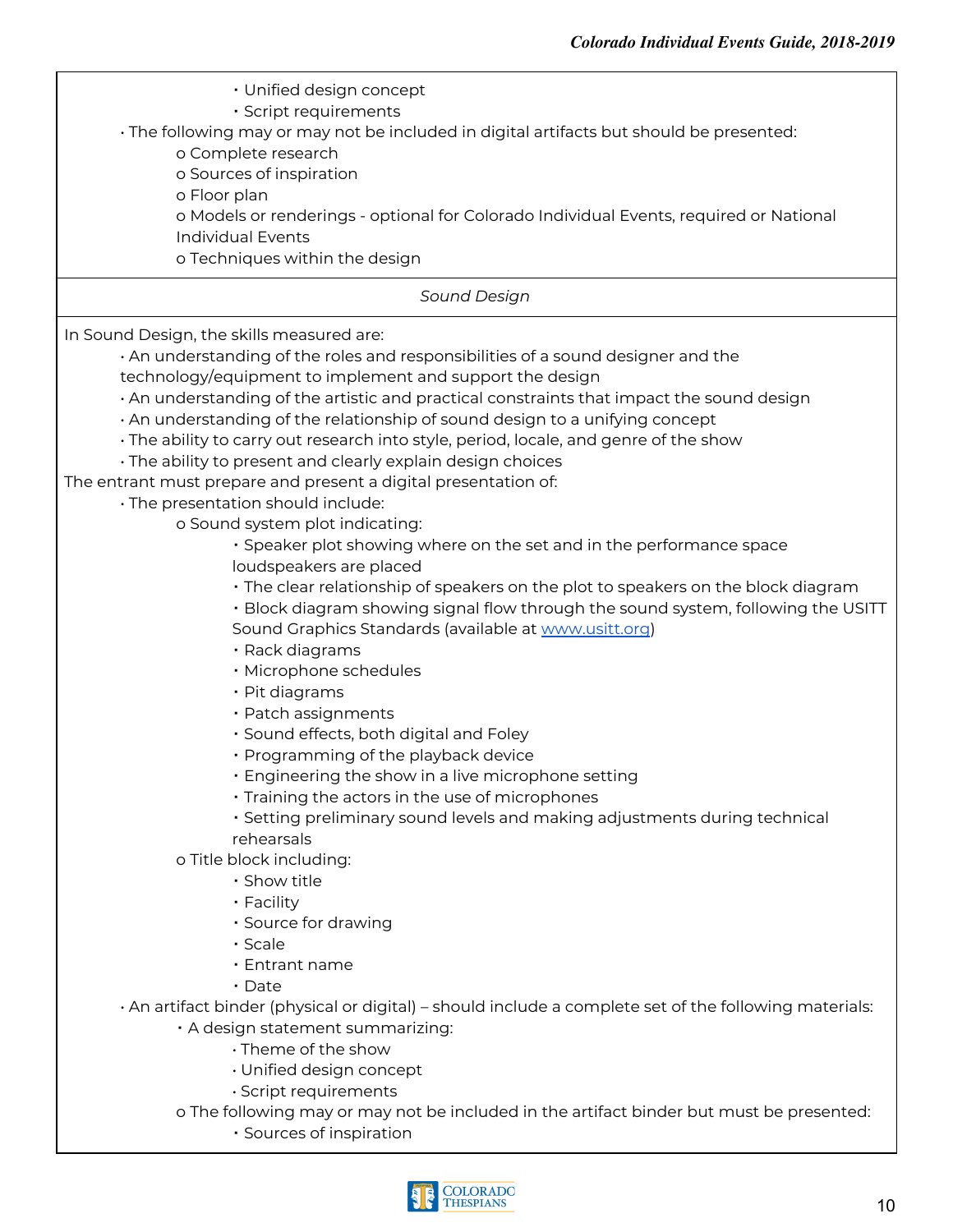- $\cdot$  Techniques used within the design
- Representative examples of the sound design to be played on a provided sound system
- Description of sound cues organized by:
- Act and scene
- Stated purpose of the cue
- Planned timing of the cue

#### <span id="page-10-0"></span>*Stage Management*

In Stage Management, the skills measured are:

- An understanding the stage manager's role and specific responsibilities
- An understanding of the purpose and value of a production book

• The ability to organize stage management ideas, products, and choices that support a realized production.

• The ability to present and clearly explain process choices

The entrant must prepare and present a digital presentation of:

- The presentation should include:
	- o Approach the process as if interviewing for a college stage management program or a job o Discuss a realized production either in their middle or high school program or a community or professional theatre
	- o Articulate the role of the stage manager/stage management process in the focused production
	- o Address the collaborative process with cast, crew, director, and production team
	- o Effectively communicate an understanding of the stage manager's role as it relates to the focused production
	- o Show personality and style
	- o Exhibit consistency, clarity, and organization

• A production book (a binder containing components of the stage management promptbook and paperwork used to perform responsibilities) should include but is not limited to:

o Prompt script with blocking and all technical cues, such as lights, sound, deck, etc. This may be broken into two scripts

o Examples of contact sheet, cast list, rehearsal schedule, props list, sound and lighting cue sheets

o A written statement of the director's artistic concept of the production that includes a discussion of the theme and how the theme was executed

#### <span id="page-10-1"></span>*Theatre Marketing*

In Theatre Marketing, the skills measured are:

• An understanding the marketing director's role and specific responsibilities

• An understanding of the purpose and value of research, resources, and personnel needed to communicate a marketing concept to an audience

• The ability to align a marketing campaign components in a distribution strategy that supports a realized production

The entrant must prepare and present a digital presentation of:

• The presentation should include:

o A case study that methodically works through the marketing process

o The marketing campaign developed and executed for a published script (play or musical) written for the theatre and presented by the school

▪ Designs for performances of poetry, fiction, screenplays, or any other medium are prohibited

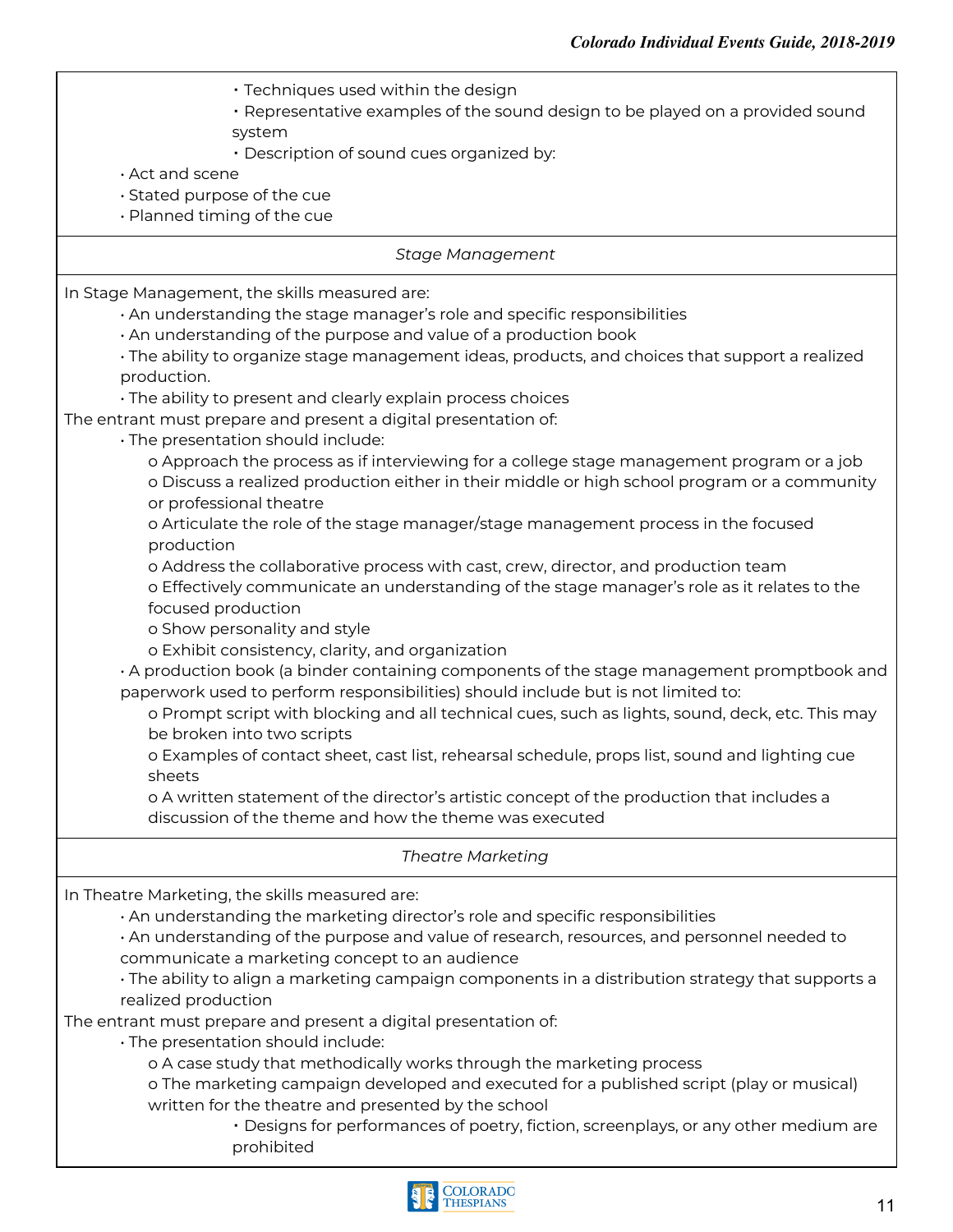▪ It is strongly recommended that the entrant was responsible for actual publicity • Entrants should digitally present the components of their marketing campaign, including:

o A finished poster

o A finished program

o Two press releases consisting of an informational article and a feature article o A copy of the marketing budget for the publicity campaign and justification of expenses o Any work that shows the progression of the creative process, including a brief statement of the design choices inspired by the script, research materials, and other sources of inspiration, if any

o Work will be adjudicated on creativity and results, not necessarily how much money was in the budget and how well the money was spent

• Presentation Considerations:

o Description of the show

o Dates and number of performances

o Description of executing the marketing plan (self and/or team responsibility)

o Creative development

o Collaboration with production team

o Target market (outside of school)

o Research or inspiration to develop the design concept, if any

o How the marketing design concept matches the production design

o The development and creation of the marketing campaign's design concept

o Reflections on what might be done differently if more time, money, etc., were available

• Execution:

o Describe and demonstrate the components of the marketing campaign (posters, tickets, promotional handouts, social media, etc.)

o Explain how and where the marketing was distributed

o Make clear the consistency in marketing (from the same campaign)

o Identify elements (images, colors, fonts, etc.) changed to fit the media of marketing components.

• Realized Outcomes:

o Indicate budget versus money spent

o Make note of free services (e.g., copies, printing) or vendor donations

o Determine what the actual or comparable service would cost

o Number of tickets sold per performance versus house capacity

o Compare the outcome to a similar show previously produced

<span id="page-11-0"></span>*Short Film*

In Short Film, the skills measured are:

• The ability to create opening and closing titles, credits, and graphics that orient the viewer to the story

- The ability to visually develop a story with dialogue
- Camera, lighting, and sound use
- Editing, including scene length and flow
- The emotional and physical believability of the acting
- The filmmaker's use of film elements to create a successful product

Films can be no longer than 5 minutes. Films must be of original content and may be a collaboration among entrants.

• Short Film Execution - Entrant must demonstrate:

o Proper use of title cards and credits within the time limit

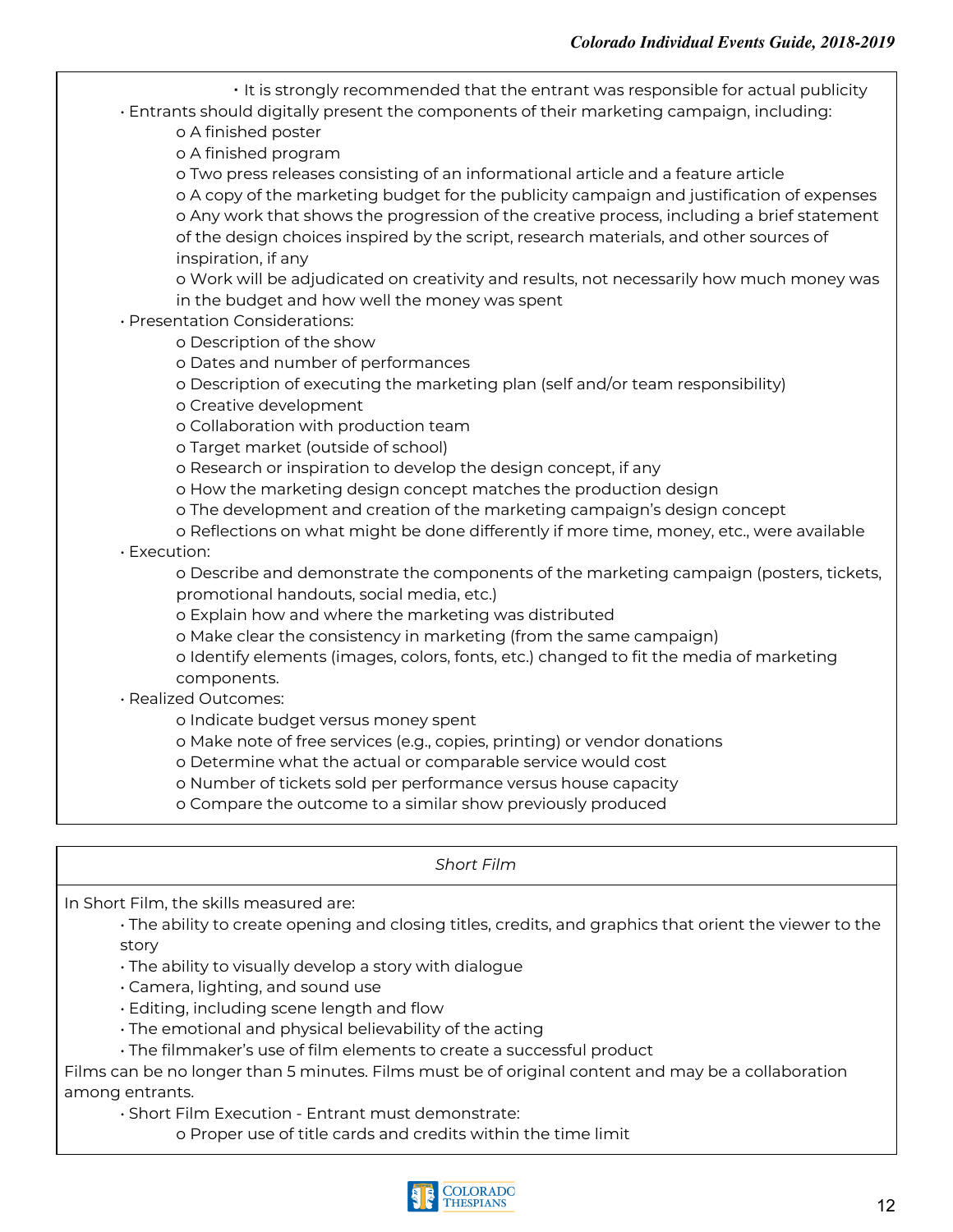o Properly executed camera angles and shot variation to enhance the storyline and finished product o Control over lighting exposures for clarity, storytelling, and a professional finished product o The ability to capture, record, and manipulate all audio aspects of your production o Controlled and manufactured editing choices that enhance the overall storytelling o The ability to complete a storyline that includes a clear arc (beginning, middle, and end) • Short Film Requirements: o Music used in short films must be original, in the public domain, and/or properly credited. ▪ If in the public domain or original, proper credit must be listed in the credits. ▪ If it is not in the public domain or original, proper credit must be in the credits AND proof of payment for the rights to the music must be documented and shared with the adjudicators. o Material deemed by the adjudicator(s) to be obscene or disruptive may receive lower ratings or, in some extreme cases, may result in disqualification o If the film receives an overall superior rating at the chapter level, it may be uploaded to YouTube for national judging o Short films must be registered and shared with Colorado Thespians as a web streaming link by November 10th. Uploaded submissions via [cothespians.com/conferences/thescon/ie-submissions/](https://cothespians.com/conferences/thescon/ie-submissions/) o Mark your video's YouTube privacy settings as either Public or Unlisted so the URL may be shared with judges (do not select Private or the judges will be unable to review the film) • At the Colorado Thespian Conference, film may be: o Shown in a teaching workshop and will stand alone (i.e., the entrant will not have to make any type of presentation) o Discussed and openly critiqued by at least one of the judges,

#### **Securing performance rights for National Individual Events materials**

It is the responsibility of entrants to obtain permission for the use of copyrighted material. In certain cases, permission is not required.

• The performance of a song from a published musical in an adjudicated individual event program is considered a fair use, and no permission is required.

• The performance of a monologue or scene from a non-musical play at chapter conference/festival or in an adjudicated individual events program may be subject to one of a number of agreements negotiated between EdTA and several major publishers. Determine the identity of the publisher (check the title page of the script or consult an internet database like findaplay.com or doollee.com), then check the following listing for that publisher's most recent policy. If the work is published by a house not included below, an entrant must apply for a National Individual Events Special Rights Form [\(Appendix](#page-14-0) A)

• If there is an exception as noted above (e.g., Neil Simon plays), complete the appropriate sections of the National Individual Events Rights Application and Permission Form and mail it to the publisher or leasing agent. The name and address of the publisher or agent should be in a notice of copyright published with the script.

#### <span id="page-12-0"></span>**Play Publishers**

- Broadway Play Publishing Inc: https://www.broadwayplaypub.com/performance-rights/ o All competitions require a performance-rights license with the exception of those five minutes or under in duration for which no license is required. For competitions with a duration of greater than five minutes a standard fee of \$50.00 per performance applies for full-length plays and \$35.00 per performance for short plays.
- Dramatic Publishing Co.: http://www.dramaticpublishing.com

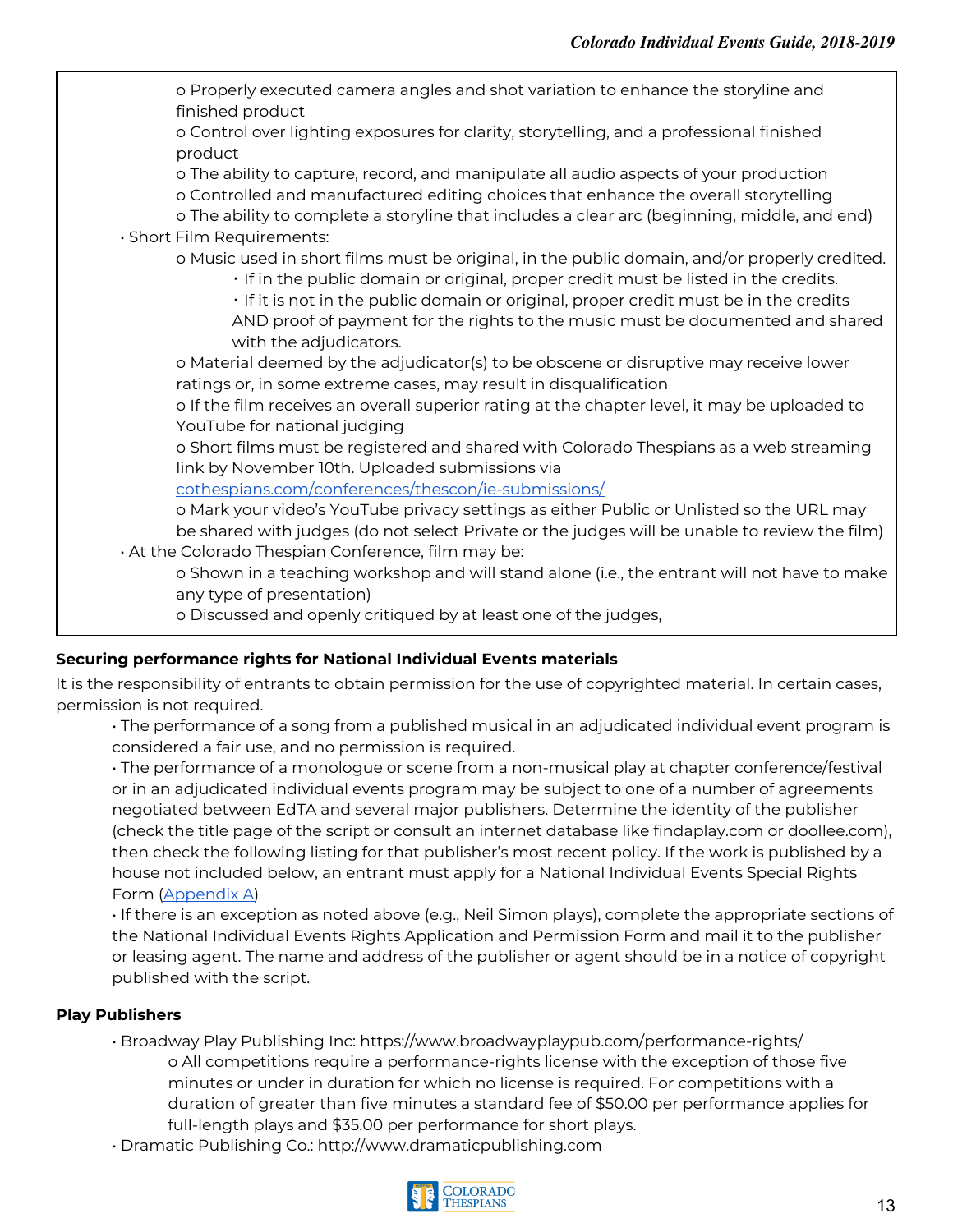o There is no charge for use in Thespian national or chapter conferences/festivals Individual Events as long as the piece is under 10 minutes.

• Dramatists Play Service: http://www.dramatists.com

o All Dramatists Play Service properties are pre-approved for Thespian national or chapter conferences/festivals, with no written permission required and for no royalty unless the student is selected for the NIE Showcase.

o If the student is selected for a Showcase, the student must secure performance rights within 48 hours of the showcase:

https://www.dramatists.com/cgi-bin/db/secure/scenenpa.asp. o The exceptions to this guide are the works of Samuel Beckett and Edward Albee. In both of these cases, the student must secure the rights in advance and for each time it is performed.

• Samuel French, Inc.: http://www.samuelfrench.com

o Monologues and brief excerpts of less than 10 minutes do not require a license or other permission from Samuel French. If the piece is under 10 minutes, there is NO need to ask or pay for the rights.

o The exception to this guide are works of Neil Simon and the musical Grease

▪ If Neil Simon, the rights need to be secured, in advance, EVERY time it is performed (the minimum rate is \$125).

▪ If Grease, a single song is OK, but if any dialogue or scenes are used, you must ask and secure the rights in advance.

o A license must be obtained through www.samuelfrench.com for any performance of a copyrighted work, including cuttings and excerpts over 10 minutes (this is not a National Individual Events issue, but wanted to share the information in case your chapter has other events). Titles approved for cuttings are marked "Cuttings approved for competitions." A brief summary of proposed cuts or scenes must be included in the appropriate section of your license request. If the piece is over 10 minutes:

- 10-45 minutes flat fee of \$45 is due and payable in advance.
- Over 45 minutes the same cost as a full production due and payable in advance.

▪ At the chapter level, Samuel French has requested that for ALL works over 10 minutes, the Chapter collect and remit a single payment with a list of all the pieces being done (vs. having each student submit separately).

o For more information, please visit www.samuelfrench.com or for a list of state specific licensing reps: http://www.samuelfrench.com/contact-representative.

• Playscripts, Inc.: https://www.playscripts.com/help/rights

o Royalties are waived for the performance of excerpts lasting less than 10 minutes at adjudicated school theatrical festivals or auditions, unless otherwise noted in the script. These particular performances, and only these, are automatically authorized by the playwright when you purchase books from Playscripts. (Note: Any other cuttings must receive prior approval from Playscripts.)

• Smith and Kraus: [http://www.smithkraus.com](http://www.smithkraus.com/)

o Most Smith and Kraus collections include a blanket permission statement for use. Remember, however, the particular piece you're interested in performing must be found in one of these collections that include blanket permission.

• Theatrefolk: www.theatrefolk.com

o Monologues and scenes/excerpts lasting 10 minutes or less taken from scripts published by Theatrefolk may be performed in any Thespian national or chapter conferences/festivals program without royalty.

• YouthPLAYS: www.youthplays.com

o Royalties are waived for the performance of monologues and scenes/excerpts lasting less than 10 minutes for adjudicated competition at Thespian national or chapter conferences/festivals. Permission is granted automatically for this purpose only as long as each participating performer is in possession of a legally purchased script.